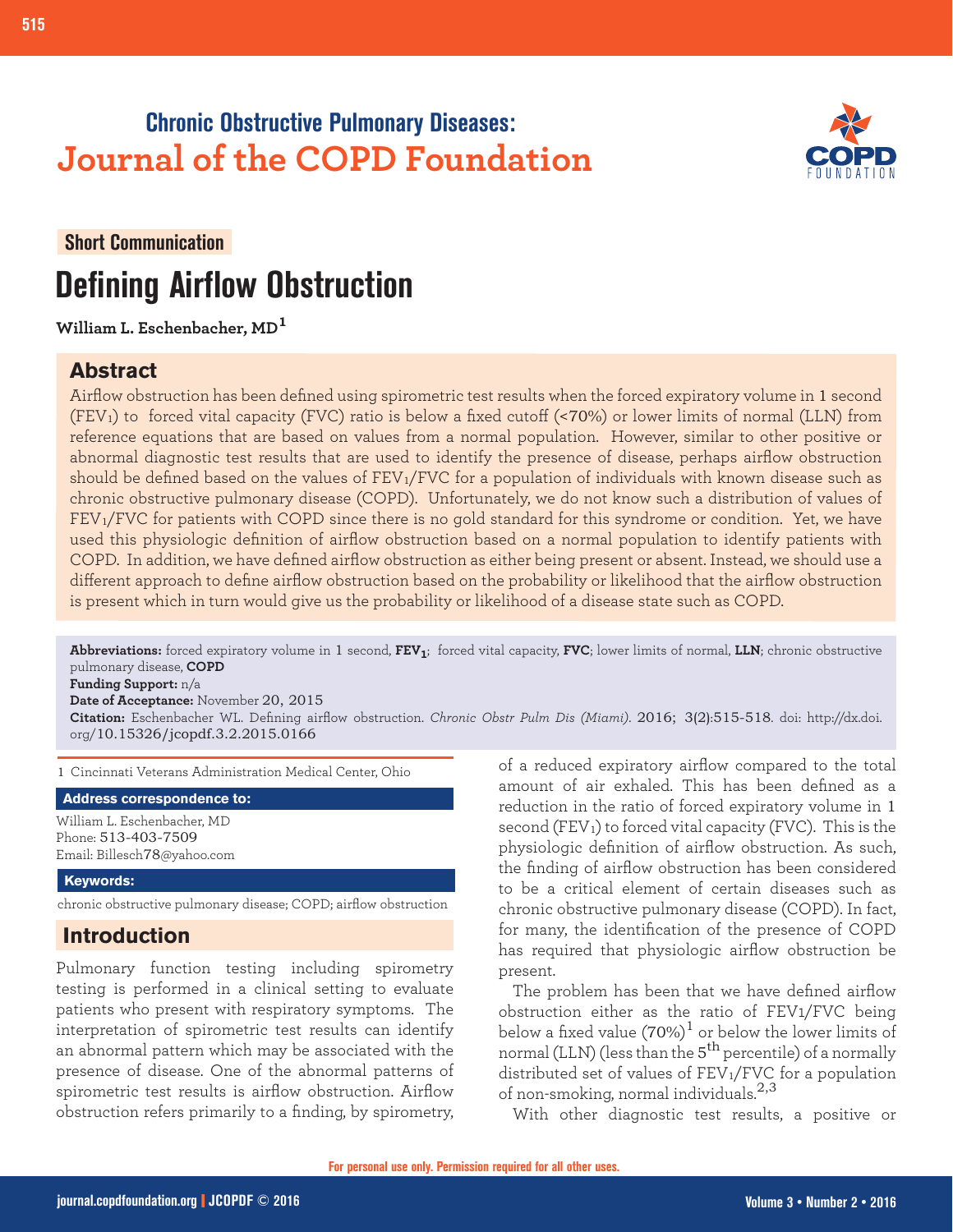abnormal test result is found in patients with the disease or condition. By the same logic, it might be more appropriate to define airflow obstruction not by a normal population but as found in patients with an airways disease or condition such as COPD. Unfortunately, we do not know the distribution of FEV<sub>1</sub>/FVC values for a patient population with COPD because we do not have a gold standard for the definition of the presence of the disease or syndrome of COPD.

Said differently, the distribution of values of  $FEV<sub>1</sub>/$ FVC for a normal population is not the same as the distribution of values of FEV1/FVC for a population of patients with a disease such as COPD.

Thus, a concern has been using a definition of airflow obstruction based on comparison of actual spirometric results to values of FEV<sub>1</sub>/FVC (LLN) from a set of values from normal populations or a fixed cutoff to identify the possible presence of a disease such as COPD where the values of  $FEV_1/FVC$  are different from the normal populations.

#### **Presence Versus Absence of Airflow Obstruction**

The next issue is that we have defined airflow obstruction as either being present or absent based on spirometric test results: FEV1/FVC below 70% or the LLN from reference equations or above those values. Instead, we should use a different approach to define airflow obstruction based on the probability or likelihood that the airflow obstruction is present which in turn would give us the probability or likelihood of a disease state such as COPD.

In addition to using cutoffs for  $FEV<sub>1</sub>/FVC$  for defining airflow obstruction, some authors have recommended using Z-scores for determining the severity of airflow obstruction based on FEV1 values from the spirometric test results.<sup>4</sup>

Instead, if we used Z-scores for the difference between predicted values of FEV1/FVC and the test result of FEV1/FVC to estimate the likelihood of the presence or probability of the presence of airflow obstruction, we are still basing these comparisons with those values from normal populations. Ideally, if the Z-score is of a certain value, we could estimate the probability that the presence of airflow obstruction that exists could be associated with a clinical condition such as COPD. The higher the magnitude of the negative Z-score, the more likely that airflow obstruction as found in COPD

is present. For example:

| Z-score               | Likelihood of Airflow Obstruction |  |
|-----------------------|-----------------------------------|--|
| > 0                   | zero likelihood (none)            |  |
| 0 to $-1$             | 10% likelihood                    |  |
|                       | (minimal chance)                  |  |
| $-1$ to $-1.64$ (LLN) | >10% to <20% likelihood           |  |
|                       | (intermediate chance)             |  |
| $-1.64$ to $-2.0$     | >20% to <75% likelihood           |  |
|                       | (high chance)                     |  |
| Less than $-2.0$      | >75% likelihood                   |  |
|                       | (very high chance)                |  |

This may be a more useful way of interpreting spirometry test results for airflow obstruction. As an example, there may be a patient who could have COPD with known smoking history and respiratory symptoms and even radiographic findings who has a value of FEV1/ FVC that is above the LLN but below the predicted value (Z score between -1.64 and 0). For this patient, there might be some likelihood that he or she has some degree of airflow limitation rather than interpreting the spirometry as no airflow obstruction.

One problem becomes in assigning the values for the probability or likelihood of airflow obstruction for a given Z-score (10% versus 10%-20% versus 20%- 75% in the table above). Since the definition of airflow obstruction in the past has been arbitrarily based on a cutoff of the FEV1/FVC (either LLN or 70%), it would be uncertain how the values for probabilities or likelihoods in the table above would be determined.

More importantly, even if we say that there is greater likelihood of airflow obstruction by Z-score, it is unclear that there would be a direct correlation with finding a higher likelihood of a disease such as COPD. Thus, as discussed above, does the finding of airflow obstruction by spirometry using comparisons to test results from normal populations equate to the identification of a disease such as COPD?

#### **Severity of Airflow Obstruction**

In the past, many have followed the lead of the American Thoracic Society and the European Respiratory Society<sup>2</sup> and defined the severity of the abnormality as identified by lung function testing as the % of predicted for the value of the measured FEV<sub>1</sub>: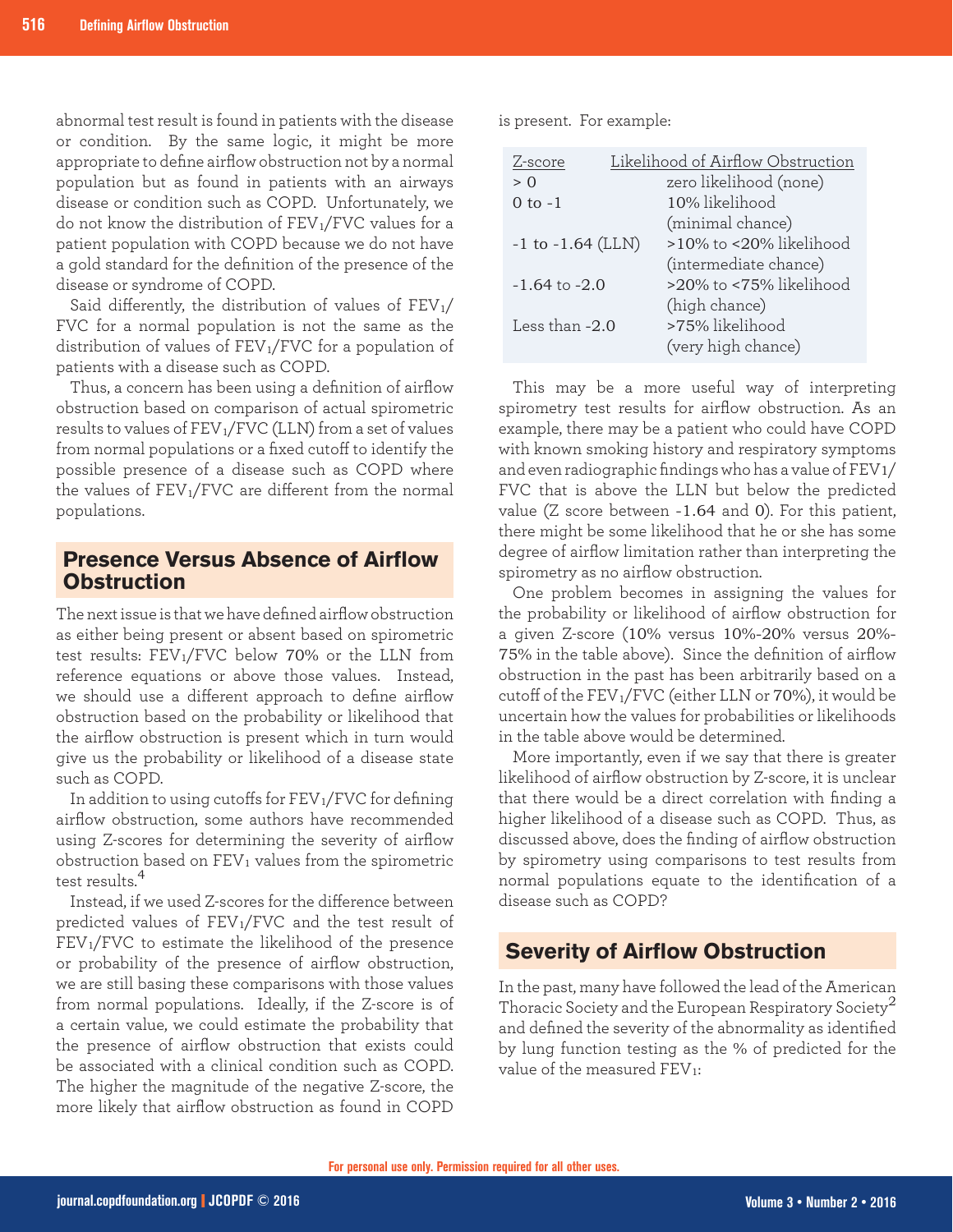Mild defect<sup>a</sup>: FEV<sub>1</sub>% of predicted ≥70%

Moderate defect<sup>a</sup>: FEV<sub>1</sub>% of predicted ≤69% and ≥60%

Moderately Severe defect<sup>a</sup>: FEV<sub>1</sub>% of predicted ≤59% and ≥50%

Severe defect<sup>a</sup>: FEV1% of predicted ≤49% and ≥35%

Very Severe defect<sup>a</sup>: FEV<sub>1</sub>% of predicted <34%

<sup>a</sup>defect refers to the presence of an abnormal parameter such as airflow obstruction, restrictive lung defect, or mixed impairment

Instead, we could use the value of the  $FEV_1/FVC$ ratio as the measure of not just the presence of airflow obstruction but also the degree of severity as shown in Table 1 which has been modified from the Intermountain Thoracic Society's Manual of Pulmonary Function Procedures.5 The values for the confidence intervals for this table come from an earlier report on spirometric reference values.<sup>6</sup>

 However, again we are comparing test results to those results from normal populations to define the presence and severity of airflow obstruction when our ultimate goal is the identification of the presence of an abnormal pattern of spirometry that is found in a disease such as COPD.

#### **Summary**

Our current definition of airflow obstruction based on spirometric values of  $FEV_1/FVC$  compared to a fixed cutoff (70%) or LLN, may not be the most appropriate approach to identifying patients who may have an airways disease such as COPD. Since abnormal airflow mechanics exist in conditions such as COPD and asthma, it would be more appropriate to define airflow obstruction knowing the distributions of airflow limitation in patients with these airways diseases. In addition, it would also be more appropriate to determine the likelihood or probability of the presence of airflow obstruction (not just the absence or presence) that could better help evaluate the presence of the airways disease itself.

The goal of interpreting lung function testing is to provide an expert opinion regarding the results of the test and how the test results are useful based on the clinical context to help in the evaluation of the patient.

### **Table 1. Determination of Severity of Airflow Obstruction by FEV1/FVC Values**

#### **Categorization of Airflow Obstruction** Using 95% Confidence Intervals (C.I.)<sup>a</sup>

| Category                                                   | <b>Predicted Value Minus</b><br>Measured Value (%) |                              |
|------------------------------------------------------------|----------------------------------------------------|------------------------------|
|                                                            | Women<br>FEV <sub>1</sub> /FVC                     | Men<br>FEV <sub>1</sub> /FVC |
| Normal $(< 1 C.I.)$<br>Mild Obstruction                    | < 9.1                                              | < 8.3                        |
| $(> 1 \text{ to } 2 \text{ C.I.})$<br>Moderate Obstruction | 9.1 to 18.1                                        | 8.3 to 16.5                  |
| $(> 2$ to 4 C.I.)<br>Severe Obstruction                    | 18.2 to 36.3                                       | 16.6 to 33.1                 |
| (> 4 C.I.)                                                 | $\geq 36.4$                                        | $\geq 33.2$                  |

<sup>a</sup>Confidence intervals (CI) based on reference equations from: Crapo RO, Morris AH, Gardner RM. Am Rev Respir Dis, 1981.<sup>6</sup>

Table modified from: Morris AH. Manual of Pulmonary Function Procedures, 1984.<sup>5</sup>

Knowing that our current approach to interpreting airflow obstruction is based on values of FEV1/FVC from normal populations is less than ideal for the identification of the presence of airway diseases in the patient.

I would recommend that at this time, without knowledge of the distribution of FEV1/FVC values for a diseased population, that spirometric test results should be interpreted with a cautionary note that the interpretation of airflow obstruction by comparing test results to those from a population of normal individuals may not identify the presence of an airway disease. Also, I suggest that we should interpret the probability or likelihood of the presence of airflow obstruction and not that it is either present or absent, especially in the clinical context of the identification of an airways disease. Thus, the finding of a reduced  $FEV<sub>1</sub>/FVC$ by itself does not equate to disease just as a normal value for FEV<sub>1</sub>/FVC does not exclude the presence of a disease like COPD.